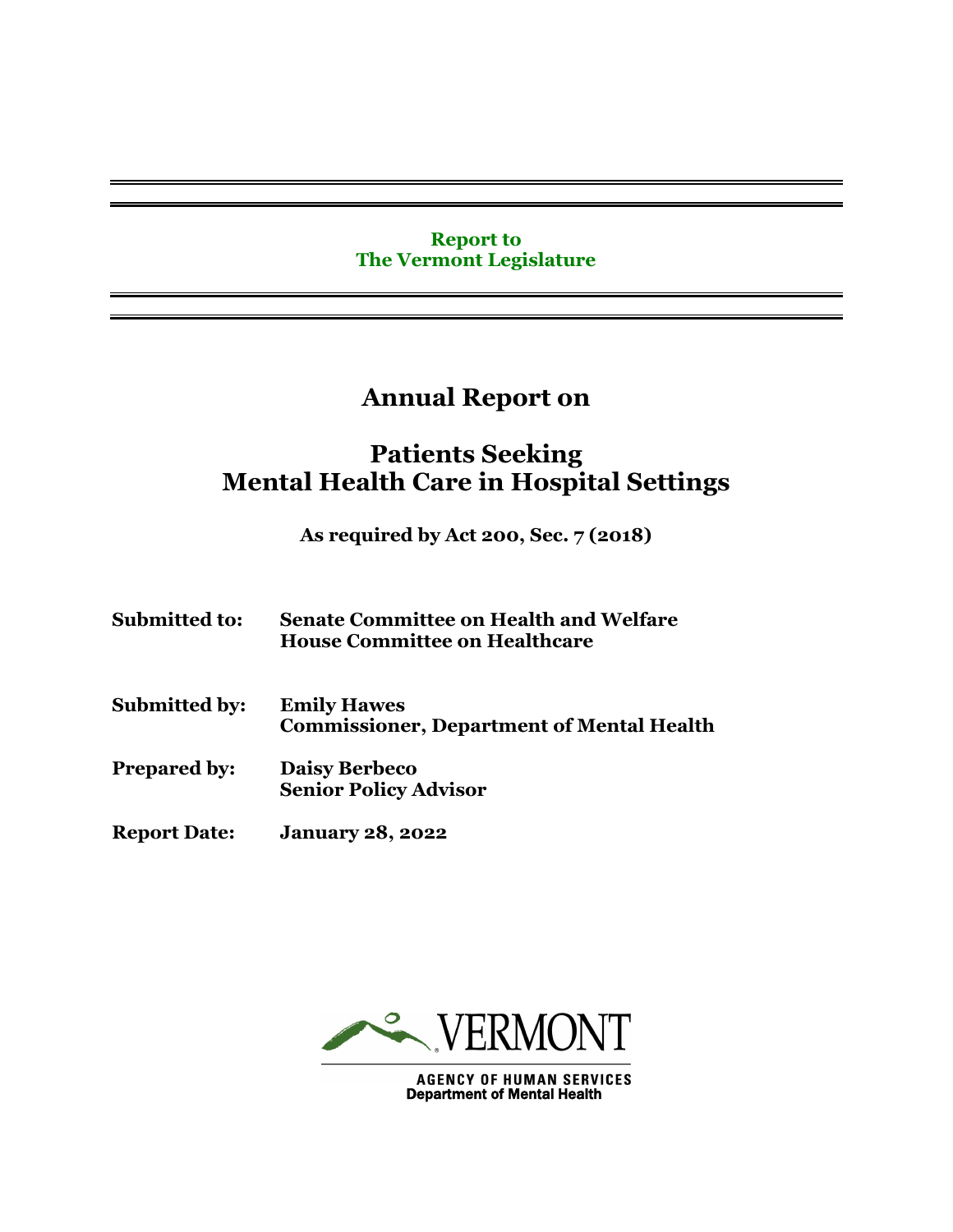# LEGISLATIVE REQUIREMENT

### Patients Seeking Mental Health Care in Hospital Settings

(a) Pursuant to the authority granted to the Commissioner of Mental Health under 18 V.S.A. § 7401, the Commissioner shall collect the following information from hospitals in the State that have either an inpatient psychiatric unit or emergency department receiving patients with psychiatric health needs:

(1) the number of individuals seeking psychiatric care voluntarily and the number of individuals in the custody or temporary custody of the Commissioner who are admitted to inpatient psychiatric units and the corresponding lengths of stay on the unit;

(2) the lengths of stay in emergency departments for individuals seeking psychiatric care voluntarily and for individuals in the custody or temporary custody of the Commissioner; and

(b) On or before January 15 of each year between 2022-2023, the Commissioner of Mental Health shall submit a written report to the House Committee on Health Care and to the Senate Committee on Health and Welfare containing the data collected pursuant to subsection (a) of this section during the previous calendar year.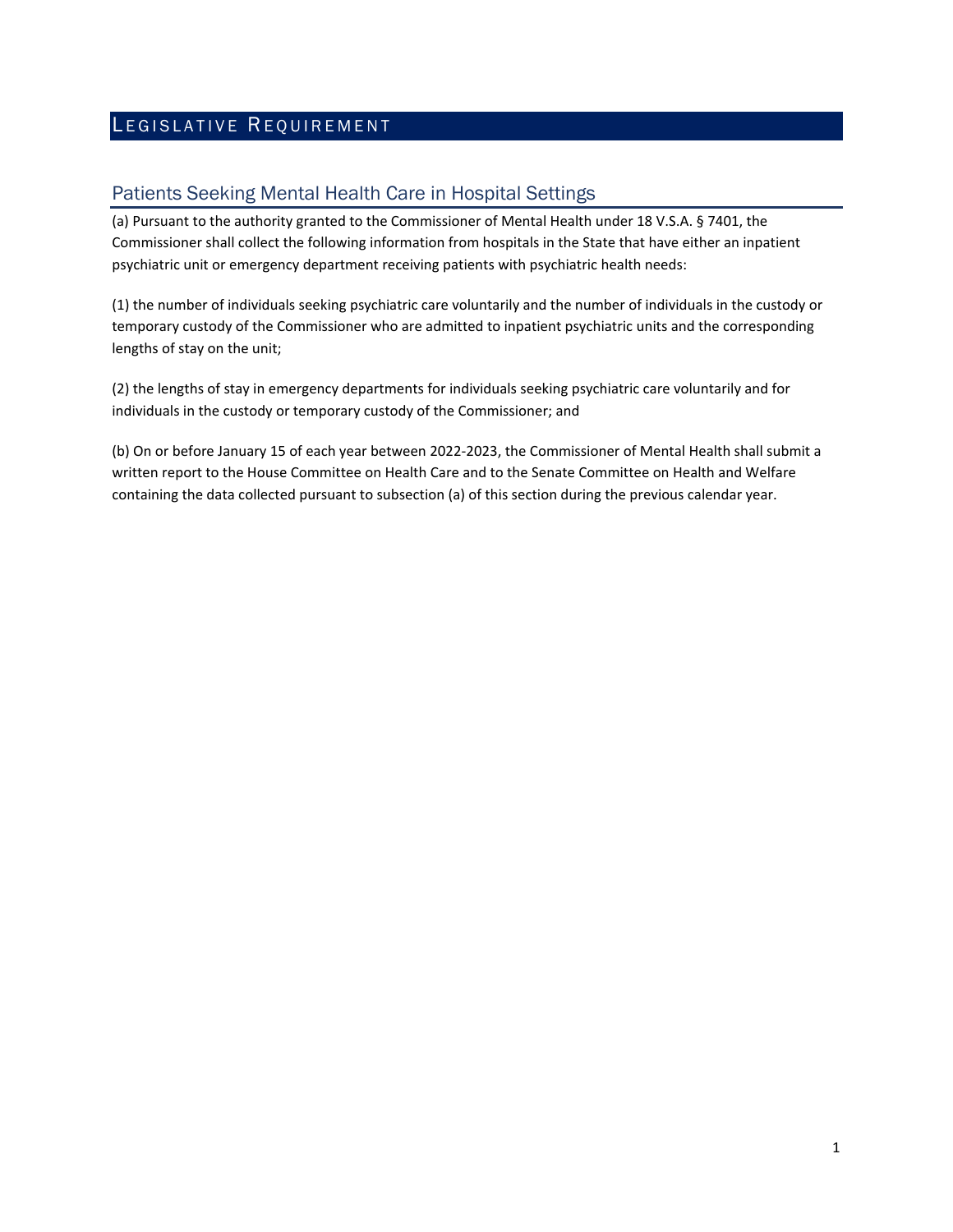## PATIENTS SEEKING MENTAL HEALTH CARE IN HOSPITAL SETTINGS

#### Orientation to the Data

The time period for this report is Federal Fiscal Year 2021, which runs from October to September. VAHHS continues to see the impacts of COVID-19 on both our system capacity and utilization.

(1) The Number of Individuals Seeking Psychiatric Care Voluntarily and The Number of Individuals in Custody or Temporary Custody of The Commissioner who are Admitted to Inpatient Psychiatric Units and Corresponding Lengths of Stay on Unit.

#### *Table 1: Adult Inpatient Stays on Psychiatric Units – FFY 2021 (October 1, 2020 – September 30, 2021)*

| <b>Legal Status</b> | Total #<br><b>Admissions</b> | Total #<br><b>Discharges</b> | Total #<br><b>Bed Days</b> | <b>Length of Stay</b><br>in Days<br>(Mean) |
|---------------------|------------------------------|------------------------------|----------------------------|--------------------------------------------|
| Involuntary         | 573                          | 587                          | 18,276                     | 34                                         |
| Voluntary           | 1,928                        | 2,028                        | 21,483                     |                                            |
| <b>Grand Total</b>  | 2,501                        | 2,615                        | 39,759                     | 15                                         |

|  | Table 2: Youth Inpatient Stays on Psychiatric Units - FFY 2021 (October 1, 2020 - September 30, 2021) |
|--|-------------------------------------------------------------------------------------------------------|
|--|-------------------------------------------------------------------------------------------------------|

|                    | Total #<br><b>Admissions</b> | Total #<br><b>Discharges</b> | Total #<br><b>Bed Days</b> | <b>Length of Stay</b><br>in Days<br>(Mean) |
|--------------------|------------------------------|------------------------------|----------------------------|--------------------------------------------|
| <b>Grand Total</b> | 220                          | 233                          | 3,701                      | 16                                         |

Data Notes

- *Data Source: Vermont Association of Hospitals and Health Systems-Network Services Organization (NSO), psychiatric inpatient data and the Vermont Uniform Hospital Discharge Data Set. VAHHS-NSO did not engage with hospitals to perform a patient level reconciliation.*
- *Total bed days and lengths of stay are calculated for discharged patients only.*
- *Legal status based on reported legal status at admission.*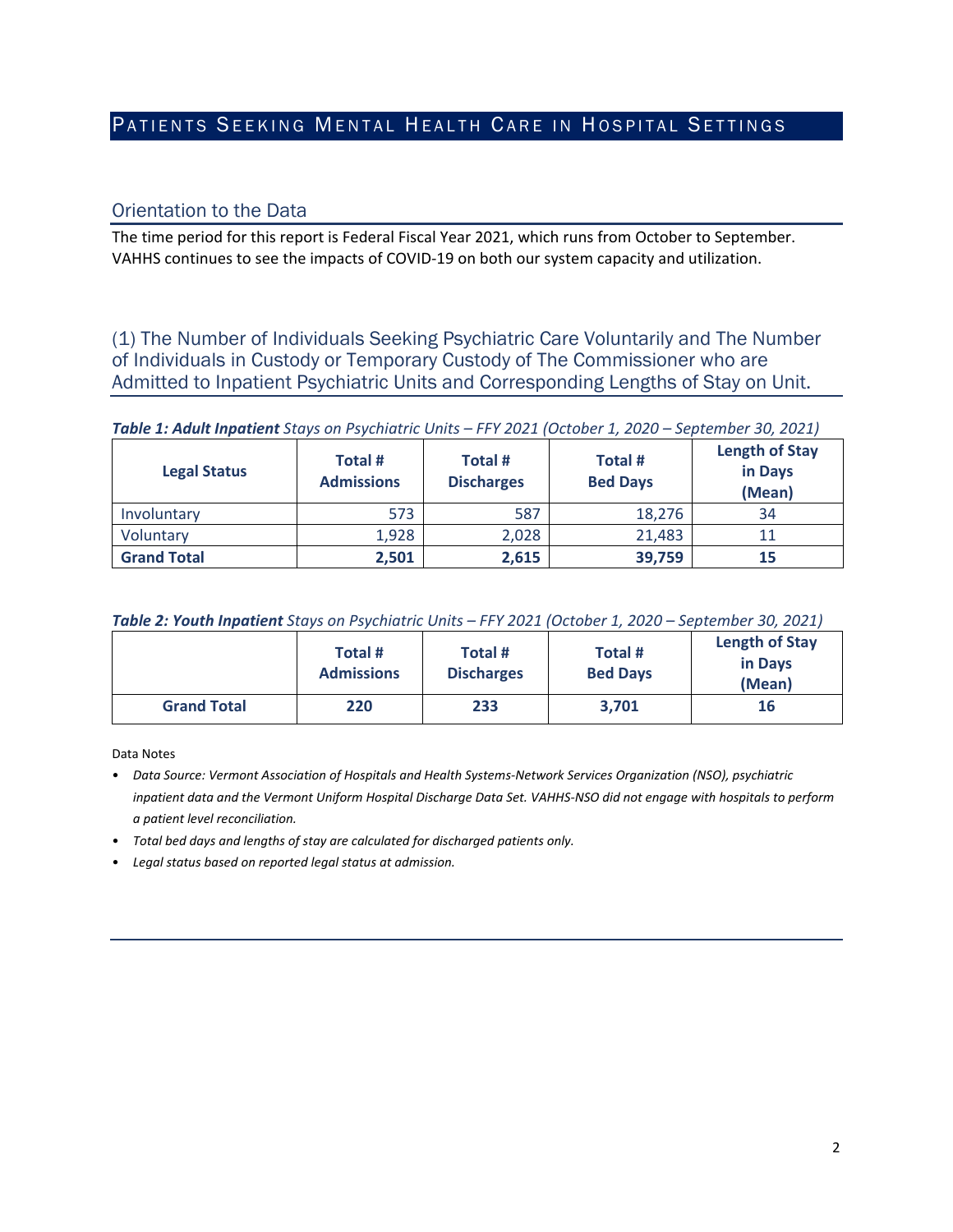(2) Length of Stay in Emergency Departments for Individuals Seeking Psychiatric Care Voluntarily and For Individuals in Custody or Temporary Custody of The Commissioner.

| <b>Patient Type</b>  | Total #<br><b>Discharges</b> | Total #<br><b>Bed Days</b> | <b>Length of Stay in Days</b><br>(Mean) |
|----------------------|------------------------------|----------------------------|-----------------------------------------|
| Inpatient ED         | 1.427                        | 1,569                      |                                         |
| <b>Outpatient ED</b> | 7,886                        | 8,390                      |                                         |
| <b>Grand Total</b>   | 9,313                        | 9,959                      |                                         |

*Table 3: All Emergency Room Waits for Mental Health – FFY 2021 (October 1, 2020 – Sept. 30, 2021*

### Data on Adult Patients

*Table 4: Adult Emergency Room Waits for Mental Health – FFY 2021 (October 1, 2020 – Sept.30, 2021*

| <b>Patient Type</b>  | Total #<br><b>Discharges</b> | Total #<br><b>Bed Days</b> | <b>Length of Stay in Days</b><br>(Mean) |
|----------------------|------------------------------|----------------------------|-----------------------------------------|
| Inpatient ED         | 1,427                        | 1,569                      |                                         |
| <b>Outpatient ED</b> | 6,448                        | 6,195                      |                                         |
| <b>Grand Total</b>   | 7,875                        | 7.764                      |                                         |

*Table 5: Adult Emergency Room Waits for Mental Health – FFY 2021 (October 1, 2020 – Sept. 30, 2021) Involuntary Legal Status*

| <b>Patient Type</b>      | Total #<br><b>Discharges</b> | Total #<br><b>Bed Days</b> | <b>Length of Stay in Days</b><br>(Mean) |
|--------------------------|------------------------------|----------------------------|-----------------------------------------|
| Inpatient ED             | 204                          | 443                        |                                         |
| <b>Outpatient ED</b>     | 469                          | 1,645                      |                                         |
| <b>Involuntary Total</b> | 673                          | 2,088                      |                                         |

*Table 6: Adult Emergency Room Waits for Mental Health – FFY 2021 (October 1, 2020 – Sept 30, 2021) Voluntary Legal Status (Estimated)*

| <b>Patient Type</b>    | Total #<br><b>Discharges</b> | Total #<br><b>Bed Days</b> | <b>Length of Stay in Days</b><br>(Mean) |
|------------------------|------------------------------|----------------------------|-----------------------------------------|
| Inpatient ED           | 1,223                        | 1,126                      |                                         |
| <b>Outpatient ED</b>   | 5,979                        | 4,550                      |                                         |
| <b>Voluntary Total</b> | 7.202                        | 5,676                      |                                         |

Total reported bed days for "inpatient" patients waiting in emergency departments also includes bed days for the inpatient psychiatric stay. To estimate the number of actual emergency department days, bed days were recalculated by subtracting reported Room and Board units from each case. For example, if the recorded admission and discharge date indicate a 5-day length of stay but only 3 Room and Board units are reported, it is assumed that the patient spent 3 days in an inpatient psychiatric unit and 2 days in the emergency department.